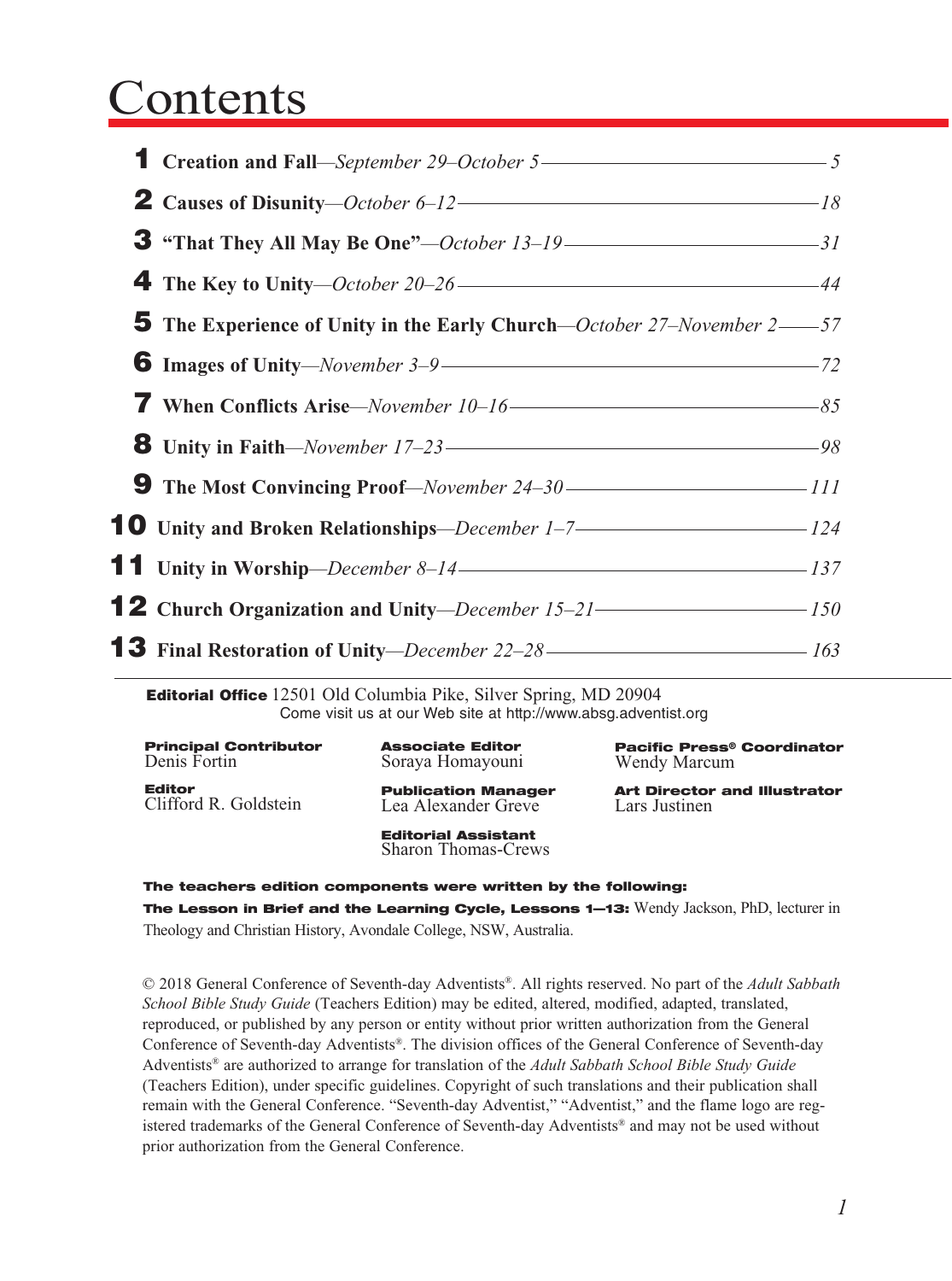## **Our Unity in Christ**

*T*he church is God's family on earth: serving, studying, and worshiping together. Looking to Jesus as its Leader and Redeemer, the church is called to take the good news of salvation to all people.

Number 12 of the Fundamental Beliefs of the Seventh-day Adventist Church states, in part: "The church is the community of believers who confess Jesus Christ as Lord and Saviour. In continuity with the people of God in Old Testament times, we are called out from the world; and we join together for worship, for fellowship, for instruction in the Word, for the celebration of the Lord's Supper, for service to humanity, and for the worldwide proclamation of the gospel."

But what do we mean by church? Who belongs to the church? The answers to these questions depends in part on our definition of the church.

A church is certainly the local community of believers in Jesus who obey the Lord and who assemble themselves for worship and service. They can meet in house churches or in larger congregations *(Rom. 16:10, 11).* By church we also mean the building in which Christians assemble. But this is hardly the best definition of the church. The church is about people, not about buildings.

In the New Testament, the church sometimes is referred to as a group of believers in a particular geographical area. So, when Paul addressed the church in Galatia, he referred to many local congregations in towns and villages in that region *(Gal. 1:2; see also 1 Pet. 1:1).* Additionally, by church we sometimes mean a group of people who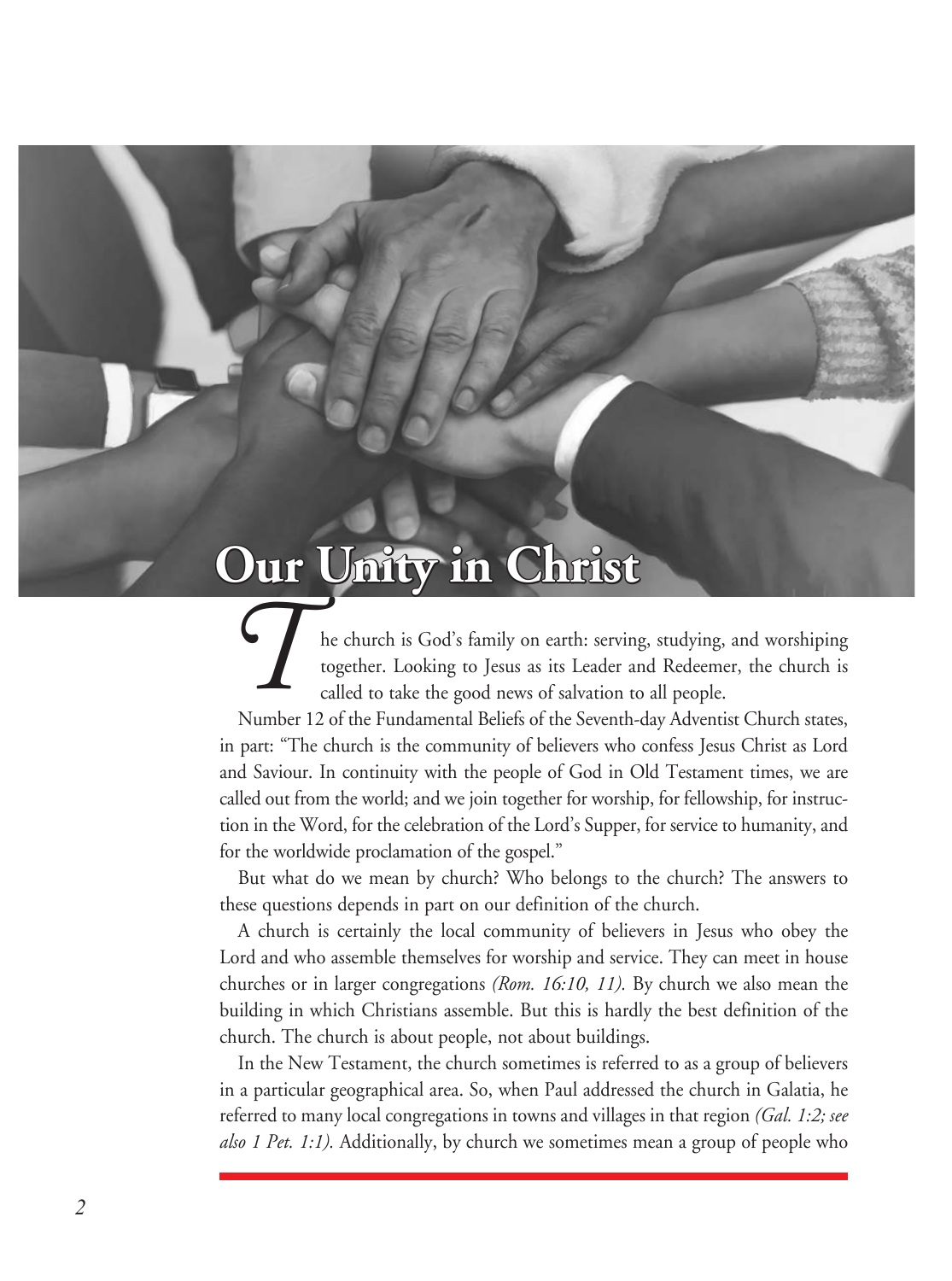belong to a particular denomination or who call themselves by a particular name given for their beliefs and heritage.

Yet, all of these definitions are incomplete. The church is the people of God all over the earth. And although Christ has faithful followers in various denominations (many of whom will join God's remnant in the final crisis *[Rev. 18:1–4])*, this

quarter we are going to focus on our church, the Seventh-day Adventist Church, and what unity in Christ means to us.

Fundamental Belief 14, called Unity in the Body of Christ, states: "The church is one body with many members, called from every nation, kindred, tongue, and people. In Christ we are a new creation; distinctions of race, culture, learning, and nationality, and differences between high and low, rich and poor, male and female, must not be divisive among us. We are all equal in Christ, who by one Spirit has bonded us into one fellowship with Him and with one another; we are to serve and be served without partiality or reservation. Through the revelation of Jesus Christ in the Scriptures we

*"Through the revelation of Jesus Christ in the Scriptures we share the same faith and hope and reach out in one witness to all. This unity has its source in the oneness of the triune God, who has adopted us as His children."*

share the same faith and hope and reach out in one witness to all. This unity has its source in the oneness of the triune God, who has adopted us as His children."

The purpose of this series of Bible study lessons is to provide biblical instruction on the topic of Christian unity for us as Seventh-day Adventists, who, now, as always, face challenges to that unity, and will until the end of time.

However, in the Scriptures we find numerous insights and instructions on how to live God's gift of oneness in Christ. Those insights, those instructions about living out and expressing in our church the unity we have been given, are the focus of this quarter.

*Denis Fortin is a professor of theology at the Seventh-day Adventist Theological Seminary, Andrews University, Berrien Springs, Michigan. Since joining the Theological Seminary faculty in 1994, Fortin also has served as director of the Master of Divinity program (1999–2001), associate dean (2000–2004), chair of the Department of Theology and Christian Philosophy (2006), and, until recently, dean (2006–2013).*